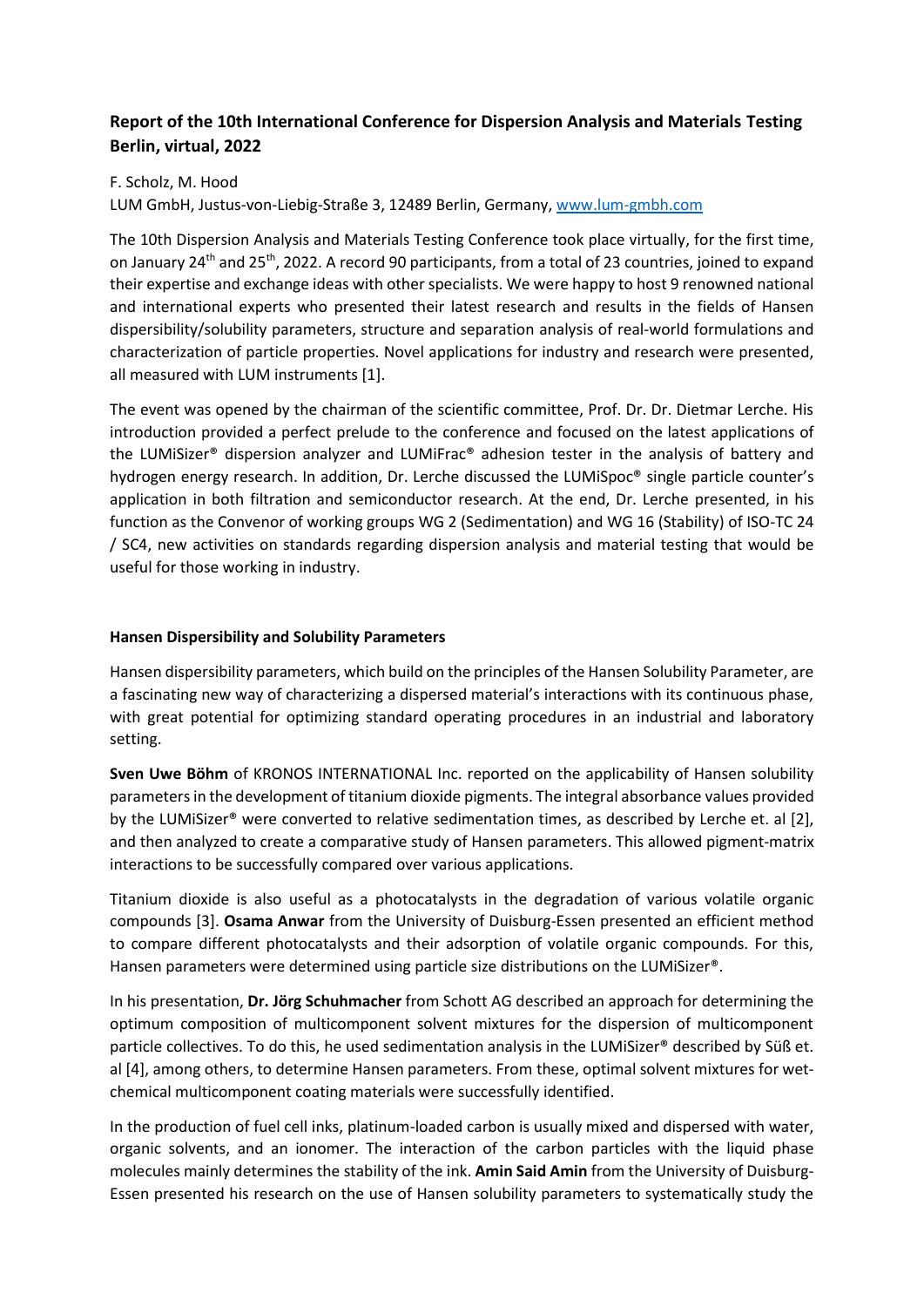stability of carbon dispersions in different organic solvents. Following the concept of Hansen [5], he succeeded in identifying suitable solvents using the LUMiSizer® and the method presented by Süß et al [6].

# **Structural and Separation Analysis of Real-World Formulations**

**Prof. Dr. Timothy Hunter** of the University of Leeds presented a comparison of sedimentation simulations of bidisperse colloidal systems (created from data from [7]) and the associated validation experiments using the LUMiSizer®. Spherical silica of three different sizes was used for the experiments and models. The results provided good agreement between simulation and experiment. In the discussion, Hunter emphasized the industrial significance of his findings for the further development of textile fabric softeners and of personal care products as well as titanium dioxide- and latex-based paints. Such simulations can be extended to other topics, for example, in better understanding the behavior of non-spherical, rod-like particles in nuclear waste-an area where practical laboratory and pilot-plant testing must be omitted.

**Yuwen Meng** of Le Mans Université has reported on the effect of xanthan gum on the stability of water-in-water emulsions based on POE (polyethylene oxide) and dextran [8]. Such oil-free emulsions are in particular demand in the pharmaceutical and food industries in order to avoid the use of surfactants. Ms. Meng referred to her plan to investigate additional polysaccharides, as well as further experiment on the influence of temperature on stability of water-in-water emulsions using the LUMiSizer®.

Modern approaches for the scaling-up of solid bowl centrifuges or decanters combines detailed modeling with material functions to predict the physical behavior of solid suspensions for separation processes. **Dr.-Ing. Marco Gleiß** from the Karlsruhe Institute of Technology (KIT) presented a prediction tool for the scaling-up of decanters based on small product volumes and test trials with the LUMiSizer®, which has the potential to minimize the effort needed in developing pilot plants. Here, Dr. Gleiß also referred to the work of Usher [9, 10] and, with his own contribution this year, delved deeper into the importance and potential of analytical centrifugation for industrial separation in the ever-increasing field of biotechnology.

### **Characterization of Particle Properties**

**Paola Cardenas Lopez** of Friedrich-Alexander University Erlangen-Nuremberg has developed a new analytical method that enables the multiparameter characterization of both particle size and composition of noble metal alloy nanoparticles. Through validation with sedimentation simulations, she demonstrated that her approach of analytical ultracentrifugation with a multi-wavelength extinction detector is capable of determining 2D size-composition distributions with a high degree of accuracy. Ms. Cardenas Lopez elaborated on the possibility of the method being applied to other plasmonic systems such as bi-metallic core-shell particles and, for example, as in Uttinger et al [11], by means of analytical centrifugation (LUMiSizer®) with use of the new sector-shaped sensing cells.

Titanium dioxide particles, which have a plethora of uses in industry, tend to easily agglomerate. These agglomerates do not pack together well thus forming voids, which makes their effective density significantly smaller than the bulk material [12]. From these it is the average effective density of agglomerates that is critical for many studiesincluding particle toxicology. **Dr. Horst Purwin** of KRONOS INTERNATIONAL Inc. has succeeded in studying sediments in detail using the LUMiReader®X-Ray to calculate the effective agglomerate density of titanium dioxide.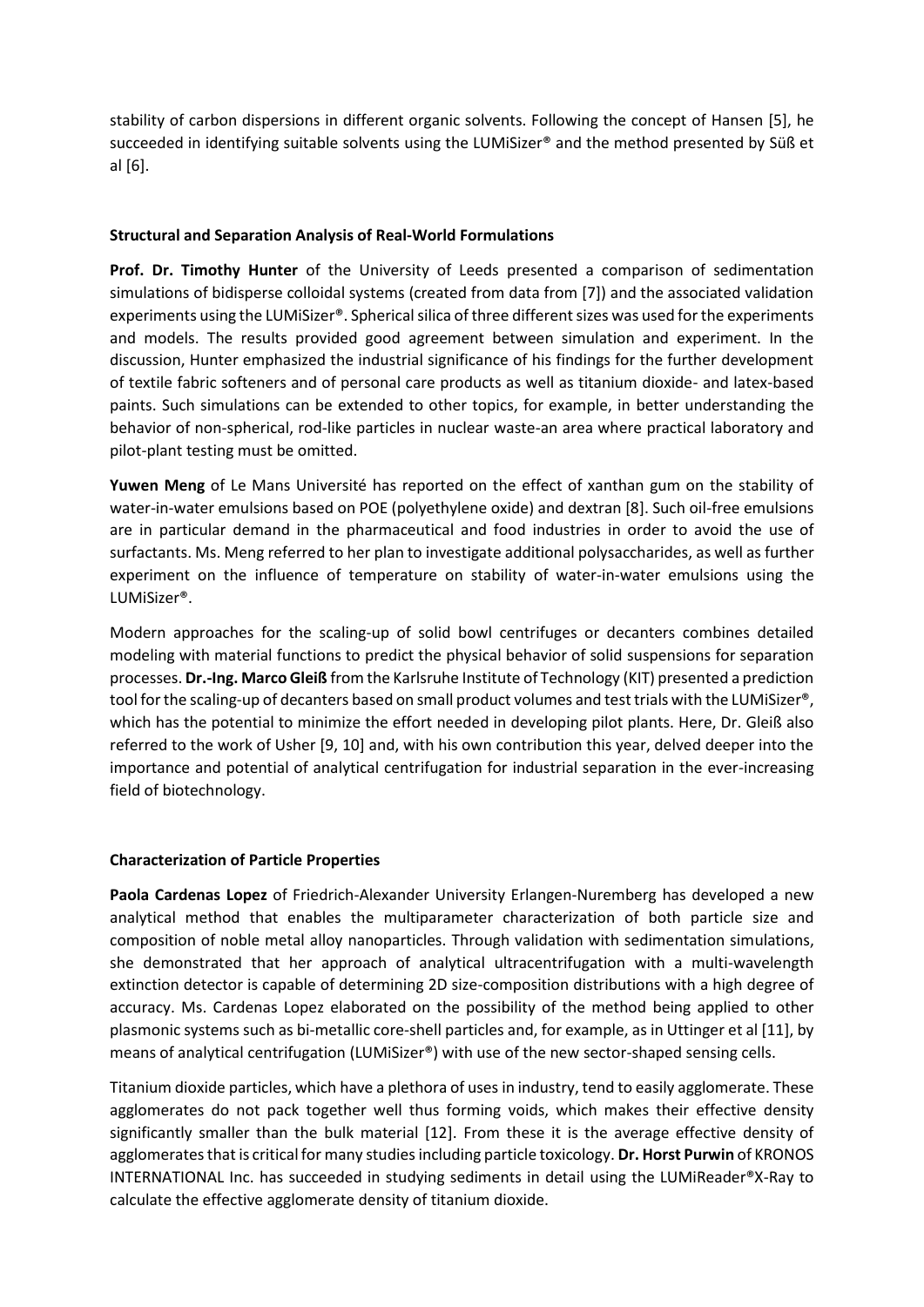### **Young Scientist Award 2022**

Since 2014, LUM has awarded a promising young scientist at each International Conference on Dispersion Analysis and Materials Testing. Unfortunately, in 2021 the conference had to be postponed, so this year applications from 2021 were included in the pool of applicants for the Young Scientist Award 2022. At the virtual conference, four nominees were invited to present the exciting findings from their respective theses. Important topics such as effective use of resources, reduction of pollutants, and transfer of mechanisms from nature to practice were discussed [13].

**Lia Beraldo da Silveira Balestrin** from Instituto Federal do Rio Grande do Sul presented an alternative experimental methodology to study the deposition of asphaltenes in a mixture of crude oil and nheptane using inhibitors. Through the use of accelerated sedimentation analysis in the LUMiSizer®, she was able to demonstrate the effectiveness of inhibitors, which were normally neglected in traditional methods. In addition, it was possible to determine the minimum efficient concentration for the compounds, resulting in optimization for industrial use [14, 15].

Mussel-inspired catechol-containing polymers are a promising foundation for the development of strong biogenic adhesives. In her work, **Dr.-Ing. Charlotte Capitain** from Mannheim University of Applied Sciences developed a strong and sustainable bioadhesive by functionalizing chitosan with PCA (protocatecholic acid), which was produced from naturally occurring materials - without using toxic chemicals or processes. For a simplified and practical understanding of the rather complicated polymerization processes, the particle size distributions of chitosan, PCA-chitosan agglomerates and enzyme-catalyzed polymerization products were determined using the LUMiReader®PSA and compared with microscope images (subjective evaluation). For chitosan, there is very good agreement between the two different measurement methods [16]. The LUMiReader®PSA as an analytical, objective measuring instrument with extinction-based size distribution (according to ISO 13317) at different wavelengths once again shows its advantages in analyzing all polymerization products.

Additive manufacturing technologies enable the realization of lightweight design goals with increased integrated functionality. They have the potential to reduce material waste and enable flexible geometric design and a faster development cycle. **Inga-Malena Meyenborg** from the Fraunhofer IFAM Bremen has successfully used the LUMiFrac® adhesion analyzer to determine the tensile and fatigue properties of AlSi<sub>7</sub>Mg<sub>0.6</sub> specimens produced using the additive manufacturing technique of selective laser melting. The simple and fast testing procedure, compared to conventional methods, saved both material and resources [17].

Mixing more than one agrochemical in a tank is a common strategy to simultaneously control different pests and plant diseases and reduce spraying times, thus reducing operating costs. However, mixing the different products can lead to physicochemical reactions, negatively affecting the action of the chemicals and even possibly poisoning the plants [18]. **Ana Beatriz Dilena Spadoni** from Universidade Estadual Paulista used LUMiSizer® measurements in order to study the separation stability of different mixtures of agrochemicals and demonstrated an improvement in stability by adding adjuvants.

The decision was not easy for the jury, but in the end **Lia Beraldo da Silveira Balestrin** was chosen as the winner of the LUM Young Scientist Award 2022. Lia was given the honor of receiving the coveted YSA trophy and won a prize of 1000 Euro. Congratulations Lia.

We are already looking forward to welcoming you to Berlin, in person, for the next International Conference on Dispersion Analysis and Materials Testing in 2023 or 2024.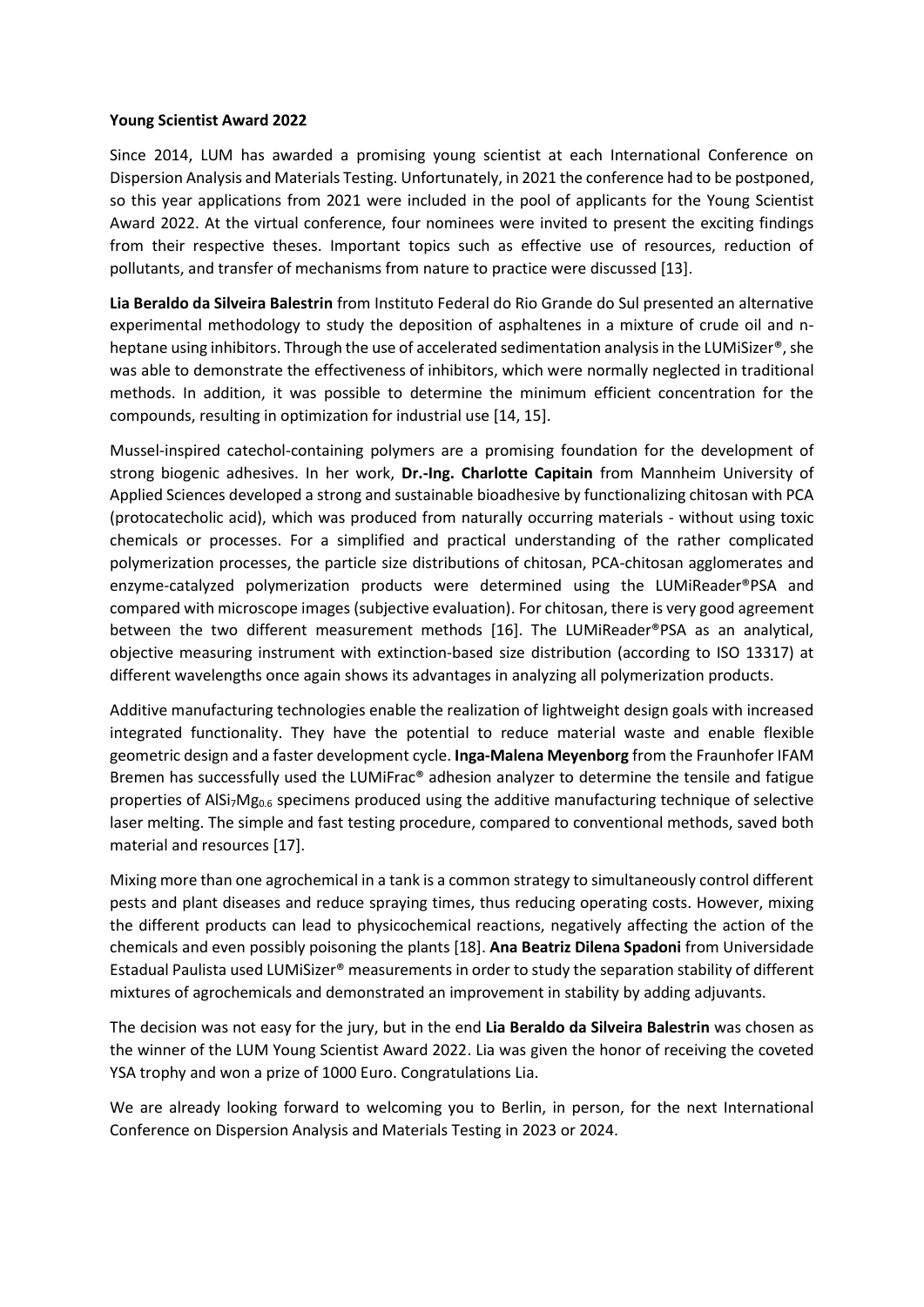We are now accepting applications for speakers with current research topic related to LUM instruments as well as for the LUM Young Scientist Award 2023/2024 (with your thesis from 2021 or more recent) via email at event[at]lum-gmbh.de.

The dates of the upcoming Conference will be officially announced soon.

We would be thrilled to add you to the appropriate email distribution list, upon request, so that you do not miss any information about the International Conference on Dispersion Analysis and Materials Testing. To let us know, please also write an e-mail to event[at]lum-gmbh.de.

### **References:**

[1] Abstracts International Conference Dispersion Analysis & Materials Testing 2022, 24-25 January, 2022, [www.dispersion-letters.com](http://www.dispersion-letters.com/) available online on 25.01.2022 16:37

[2] D. Lerche, S. Horvat, T. Sobisch: Efficient instrument based determination of the Hansen Solubility Parameters for talc-based pigment particles by multisample analytical centrifugation: Zero to One Scoring, Dispersion Letters, 2015, 6, 13-18

[3] S. G. Kumar and L. G. Devi: Review on Modified TiO2 Photocatalysis under UV/Visible Light: Selected Results and Related Mechanisms on Interfacial Charge Carrier Transfer Dynamics. The Journal of Physical Chemistry A, 2011, 115, 13211–13241.

[4] S. Süß, T. Sobisch, W. Peukert, D. Lerche, D. Segets: Determination of Hansen parameters for particles: A standardized routine based on analytical centrifugation, Adv. Powder Technol., 2018, 29, 1550–1561

[5] C. M. Hansen: Hansen Solubility Parameters: A User's Handbook, ISBN 9780849372483

[6] S. Süß, W. Lin, O. Getmanenko, L. Pflug, T. Sobisch, W. Peukert, D. Lerche, D. Segets: Suspensionand powder-based derivation of Hansen dispersibility parameters for zinc oxide quantum dots, Particuology: science and technology of particles Vol. 44 (2019) pp. 71 – 79

[7] E. Antonopoulou, C. F. Rohmann-Shaw, T. C. Sykes, O. J. Cayre, T. N. Hunter, P. K. Jimack: Numerical and experimental analysis of the sedimentation of spherical colloidal suspensions under centrifugal force, Physics of Fluids, 2018, 30, 030702;<https://doi.org/10.1063/1.5010735>available online on 04.02.2022 13:26

[8] Y. Meng: Utilization of xanthan to stabilize water in water emulsions and modulate their viscosity, Carbohydrate Polymers, 2022, 277, 118812.

[9] S. Usher: Centrifugal Characterisation of Suspensions in Dewatering: Permeability, Compressibility and Elastic Rebound, International Workshop Dispersion Analysis & Materials Testing 2014, Berlin, Germany, 23-24 January 2014[, www.dispersion-letters.com](http://www.dispersion-letters.com/) available online on 04.02.2022 13:24

[10] S.J. Skinner, L.J. Studer, D.R. Dixon, P. Hillis, C.A. Rees, R.C. Wall, R.G. Gavalida, S. Usher, A.D. Stickland, P.J. Scales: Quantification of wastewater sludge dewatering, Water Res., 2015, 82, 2-13

[11] M. J. Uttinger, S. Boldt, S. E. Wawra, T. D. Freiwald, C. Damm, J. Walter, D. Lerche, W. Peukert: New Prospects for Particle Characterization Using Analytical Centrifugation with Sector‐Shaped Centerpieces, 2020, 37., 2000108

[12] J. M. Cohen, J. G. Teeguarden, P. Demokritou: An integrated approach for the in vitro dosimetry of engineered nanomaterials. Part. Fibre Toxicol., 2014, 11, 1-12